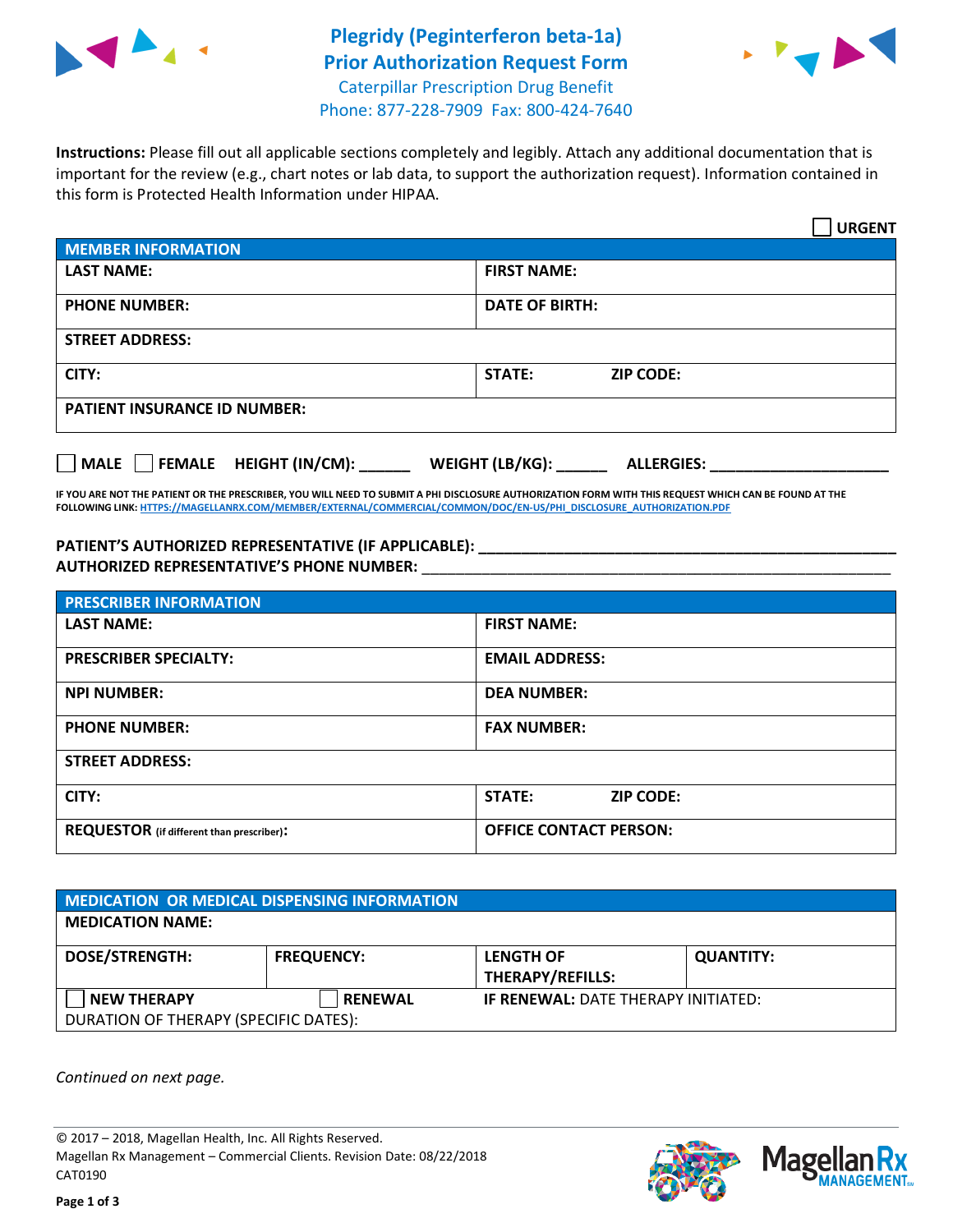



| <b>MEMBER'S LAST NAME:</b> NAME                                                                                                                                                 | <b>MEMBER'S FIRST NAME:</b>                                                                                         |                                           |  |  |  |
|---------------------------------------------------------------------------------------------------------------------------------------------------------------------------------|---------------------------------------------------------------------------------------------------------------------|-------------------------------------------|--|--|--|
|                                                                                                                                                                                 | 1. HAS THE PATIENT TRIED ANY OTHER MEDICATIONS FOR THIS CONDITION?                                                  | YES (if yes, complete below)<br><b>NO</b> |  |  |  |
| <b>MEDICATION/THERAPY (SPECIFY</b>                                                                                                                                              | <b>DURATION OF THERAPY (SPECIFY</b>                                                                                 | <b>RESPONSE/REASON FOR</b>                |  |  |  |
| DRUG NAME AND DOSAGE):                                                                                                                                                          | DATES):                                                                                                             | <b>FAILURE/ALLERGY:</b>                   |  |  |  |
|                                                                                                                                                                                 |                                                                                                                     |                                           |  |  |  |
|                                                                                                                                                                                 |                                                                                                                     |                                           |  |  |  |
| <b>2. LIST DIAGNOSES:</b>                                                                                                                                                       |                                                                                                                     | <b>ICD-10:</b>                            |  |  |  |
| $\Box$ Clinically isolated syndrome (CIS)                                                                                                                                       |                                                                                                                     |                                           |  |  |  |
| □ Progressive relapsing multiple sclerosis                                                                                                                                      |                                                                                                                     |                                           |  |  |  |
| □ Relapsing-remitting multiple sclerosis                                                                                                                                        |                                                                                                                     |                                           |  |  |  |
| □ Secondary progressive multiple sclerosis with relapses<br>□ Other diagnosis: ______________________ICD-10________________________________                                     |                                                                                                                     |                                           |  |  |  |
|                                                                                                                                                                                 |                                                                                                                     |                                           |  |  |  |
|                                                                                                                                                                                 | 3. REQUIRED CLINICAL INFORMATION: PLEASE PROVIDE ALL RELEVANT CLINICAL INFORMATION TO SUPPORT A                     |                                           |  |  |  |
| PRIOR AUTHORIZATION.                                                                                                                                                            |                                                                                                                     |                                           |  |  |  |
| <b>Clinical Information:</b>                                                                                                                                                    |                                                                                                                     |                                           |  |  |  |
| Is Plegridy prescribed by a neurologist? $\square$ Yes $\square$ No                                                                                                             |                                                                                                                     |                                           |  |  |  |
|                                                                                                                                                                                 | Has the patient tried and had an inadequate response or intolerance to at least a three (3) month trial of Avonex?* |                                           |  |  |  |
| $\Box$ Yes $\Box$ No                                                                                                                                                            |                                                                                                                     |                                           |  |  |  |
| Has the patient tried and had an inadequate response or intolerance to at least a three (3) month trial of<br>Copaxone?* □ Yes □ No<br>*Submitted chart documentation required. |                                                                                                                     |                                           |  |  |  |
| <b>Reauthorization:</b>                                                                                                                                                         |                                                                                                                     |                                           |  |  |  |
| If this is a reauthorization request, answer the following questions:                                                                                                           |                                                                                                                     |                                           |  |  |  |
| Is Plegridy prescribed by a neurologist? $\Box$ Yes $\Box$ No                                                                                                                   |                                                                                                                     |                                           |  |  |  |
| Has the patient had a positive clinical response and remission of disease is maintained with continued use of                                                                   |                                                                                                                     |                                           |  |  |  |
| Plegridy? $\Box$ Yes $\Box$ No                                                                                                                                                  |                                                                                                                     |                                           |  |  |  |
| *Please provide documentation supporting this information.                                                                                                                      |                                                                                                                     |                                           |  |  |  |
| Are there any other comments, diagnoses, symptoms, medications tried or failed, and/or any other information the<br>physician feels is important to this review?                |                                                                                                                     |                                           |  |  |  |
|                                                                                                                                                                                 |                                                                                                                     |                                           |  |  |  |
|                                                                                                                                                                                 |                                                                                                                     |                                           |  |  |  |
|                                                                                                                                                                                 |                                                                                                                     |                                           |  |  |  |
| Please note: Not all drugs/diagnosis are covered on all plans. This request may be denied unless all required<br>information is received.                                       |                                                                                                                     |                                           |  |  |  |
| ATTESTATION: I attest the information provided is true and accurate to the best of my knowledge. I understand that                                                              |                                                                                                                     |                                           |  |  |  |
| the Health Plan, insurer, Medical Group or its designees may perform a routine audit and request the medical                                                                    |                                                                                                                     |                                           |  |  |  |
|                                                                                                                                                                                 | information necessary to verify the accuracy of the information reported on this form.                              |                                           |  |  |  |
|                                                                                                                                                                                 |                                                                                                                     |                                           |  |  |  |

© 2017 – 2018, Magellan Health, Inc. All Rights Reserved. Magellan Rx Management – Commercial Clients. Revision Date: 08/22/2018 CAT0190